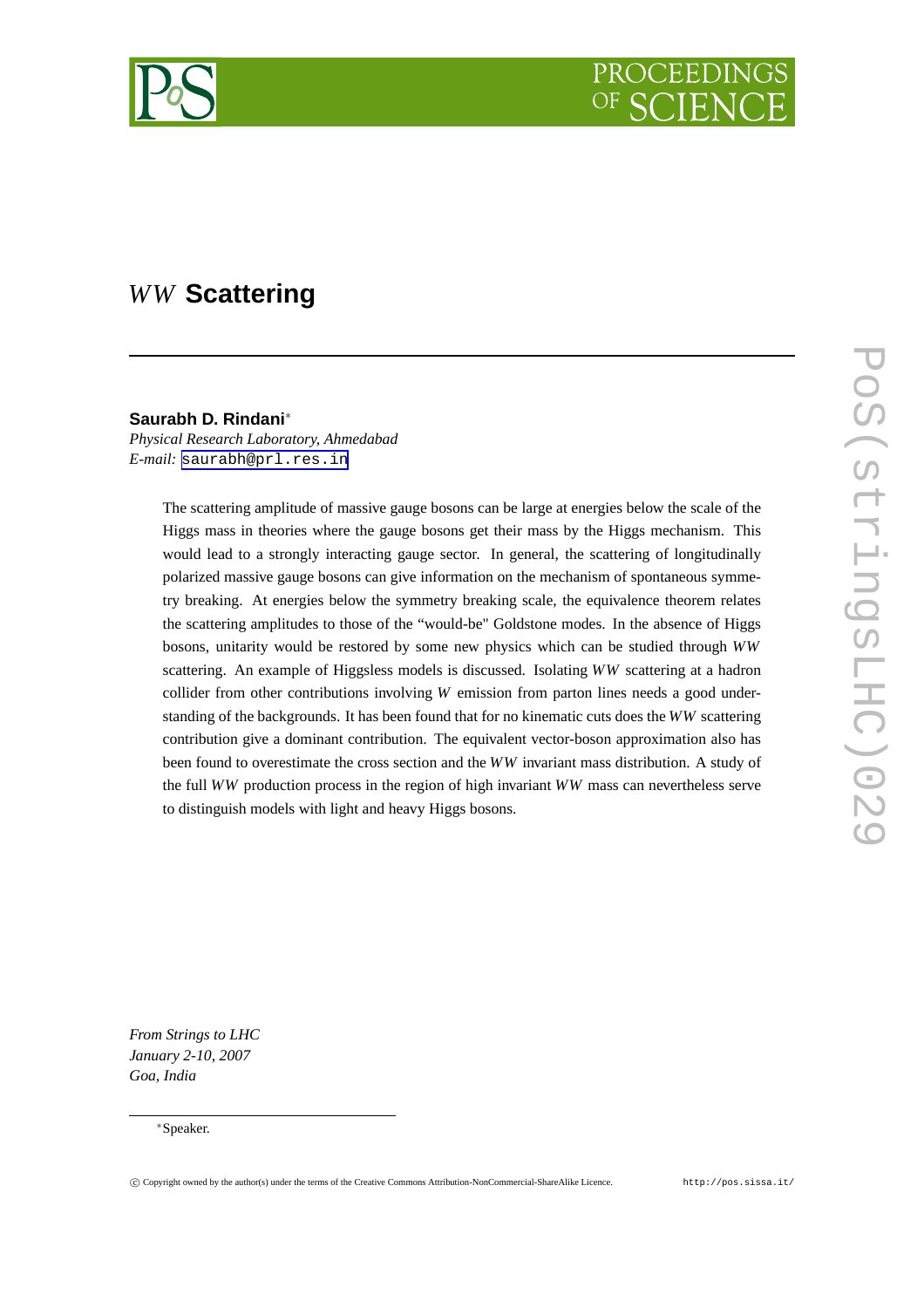## **1. Introduction**

Amplitudes for scattering in theories with massive spin-1 particles can have bad high-energy behaviour. The propagator for a massive spin-1 field has a term which does not decrease with increasing momentum, leading to bad high-energy behaviour in amplitudes involving exchange of these vector particles. This can make the theory non-renormalizable. In theories with spontaneous symmetry breaking, renormalizability is maintained because Higgs exchange can cancel the bad high-energy behaviour arising from vector exchange. Amplitudes with massive vector particles in the initial and final states have bad high-energy behaviour because the polarization vector has the form

$$
\varepsilon_L^{\mu}(k) \approx \frac{k^{\mu}}{m_V}.\tag{1.1}
$$

Scattering of longitudinally polarized gauge bosons would have the largest amplitudes at high energy. Again, if the mass of the vector fields arises through a Higgs mechanism, the bad highenergy behaviour is cured. However, if the Higgs mass is too high ( $s \ll m_H^2$ ), the amplitude can be large, leading to a strongly-interacting gauge sector. The study of *WW* scattering can thus be important in studying the mechanism of symmetry breaking.

Vector-boson scattering amplitudes at high energies may be calculated using the equivalence theorem [[1](#page-8-0)]. The equivalence theorem relates the  $W_L W_L$  scattering amplitude to the amplitude for scattering of the corresponding "would-be" Goldstone scalars at high energy  $(s \gg m_W^2)$ . (Note that henceforth, unless clear from the context, *W* would refer to both *W* and *Z*). Thus,

$$
M(W_LW_L \to W_LW_L) = M(ww \to ww)
$$
  
\n
$$
M(Z_LZ_L \to Z_LZ_L) = M(zz \to zz)
$$
  
\n
$$
M(W_LZ_L \to W_LZ_L) = M(wz \to wz)
$$
  
\n
$$
M(W_LW_L \to Z_LZ_L) = M(ww \to zz),
$$
\n(1.2)

where *w* and *z* are respectively the scalar modes which provided the longitudinal modes for *W* and *Z* respectively.

Goldstone boson interactions are governed by low-energy theorems for energy below the symmetry breaking scale ( $s \ll m_{\rm SB}^2$ ). Low-energy theorems are analogous to those obtained for  $\pi\pi$ scattering in the chiral Lagrangian [[2\]](#page-9-0). Thus, when there is no light Higgs (with  $m_H < 1$  TeV or so), the low-energy theorems combined with equivalence theorem can predict  $W_L W_L$  scattering amplitudes from the symmetries of the theory to leading order in  $s/m_{\rm SB}^2$ . The specific theory for symmetry breaking then shows up at the next higher order in  $s/m_{\rm SB}^2$ .

In the standard model (SM), we have the relations

$$
m_H^2 = -2\mu^2 = 2\lambda v^2 = \lambda \sqrt{2}/G_F,
$$
\n(1.3)

where  $\lambda$  is the quartic scalar coupling, and  $\mu$  is the mass parameter in the scalar potential. *v* is the vacuum expectation value of the neutral Higgs. Since  $v$  and  $G_F$  are fixed from experiment, large *m<sub>H</sub>* means large  $\lambda$ . For  $m_H \stackrel{>}{\sim} (G_F/\sqrt{2})^{-1}$ , perturbation theory is not valid. This corresponds to  $m_H \approx 300$  GeV.

A limit may be obtained from unitarity, if the tree amplitudes are to be valid at high energies. The Higgs cannot be very heavy, or else the unitarity limit would be crossed too soon. To see this,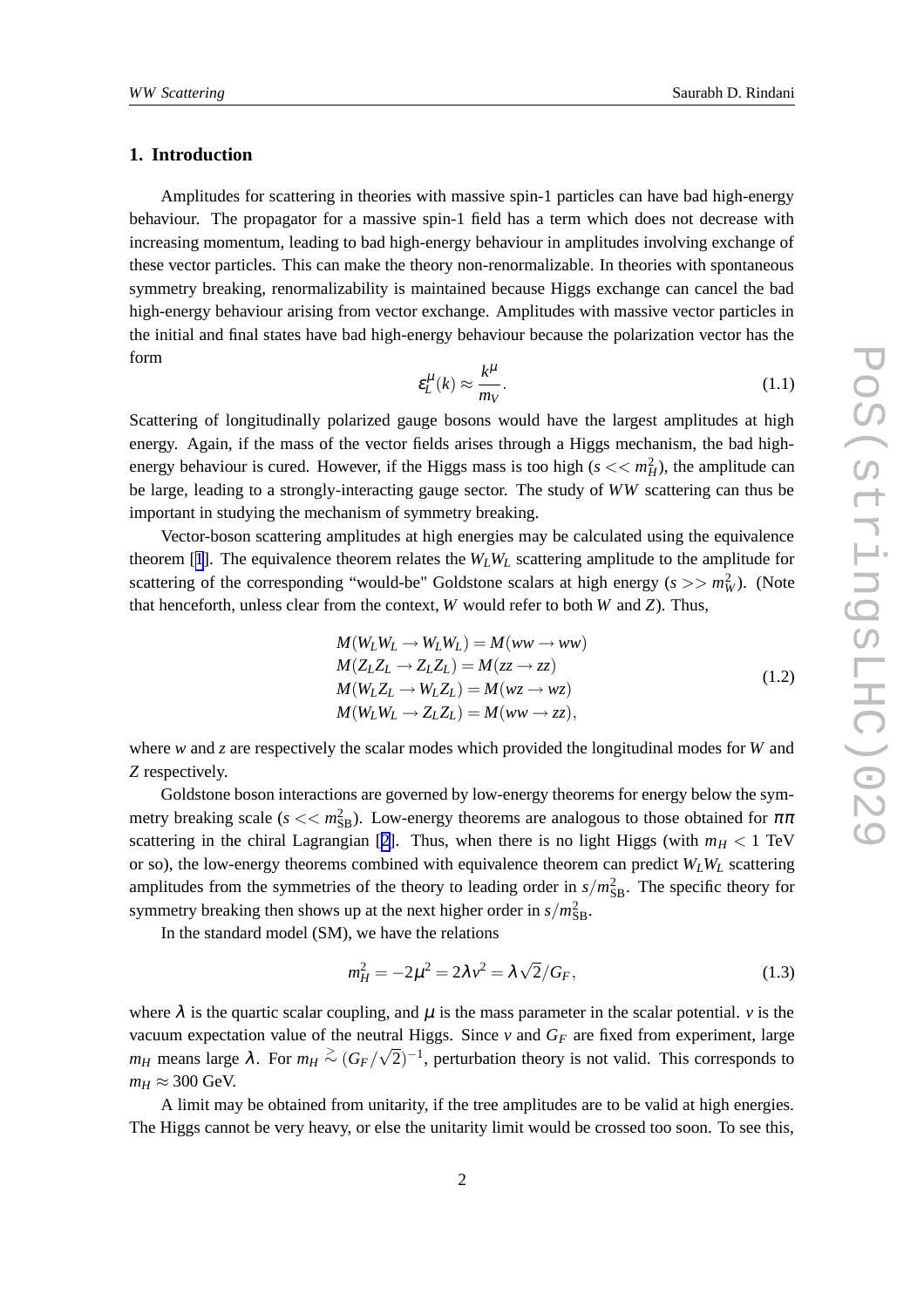write the old-fashioned scattering amplitude  $f_{cm}$ , so that  $|f_{cm}|^2 = \frac{d\sigma}{d\Omega}$ *d*Ω . Then we have

$$
f_{cm} = \frac{1}{8\pi\sqrt{s}}\mathcal{M}.
$$
\n(1.4)

The scattering amplitude has the partial wave expansion

$$
f(\theta) = \frac{1}{k} \sum_{l} (2l+1) P_l(\cos \theta) a_l,
$$
\n(1.5)

where  $a_l = e^{i\delta_l} \sin \delta_l$  is the partial wave amplitude written in terms of the phase shift  $\delta_l$ . Unitarity is expressed by the optical theorem relation

$$
\sigma = (4\pi/k)\,\mathrm{Im}f(0). \tag{1.6}
$$

For elastic scattering, the phase shift  $\delta_l$  is real, but has a positive imaginary part if there is inelasticity. A convenient way to express elastic unitarity is

$$
\text{Im}[a_l^{-1}] = -1. \tag{1.7}
$$

From this it follows that

$$
|a_l| \le 1; \, |\text{Re}\, a_l| \le \frac{1}{2}.\tag{1.8}
$$

The  $l = 0$  partial-wave unitarity for large *s* for *WW* scattering then gives

$$
m_H^2 < \frac{4\sqrt{2}\pi}{G_F}.\tag{1.9}
$$

This gives a limit of  $m_H < 1.2$  TeV. Similar limits may be obtained by considering other partialwave channels.

## **2.** *WLW<sup>L</sup>* **scattering beyond Higgs mechanism**

Violation of unitarity may be prevented in different ways, depending on the model. Models can have extra fermions and extra gauge interactions, which give additional contributions to  $W_L W_L$ scattering, e.g., resonances. An example is the techni-rho resonance in techni-color models, or new massive vector bosons (MVB's) in Higgsless models, A no-resonance scenario is described in an electro-weak chiral Lagrangian (EWCL) model, where one writes effective bosonic operators [[3\]](#page-9-0). Unitarization can be built in by the use of Padé approximants or the K-matrix method and this can generate a resonant behaviour [[4](#page-9-0)].

Terms in the chiral lagrangian must respect (spontaneously broken)  $SU(2)_L \times U(1)$  gauge symmetry. Experiment demands that the Higgs sector also approximately respect a larger  $SU(2)_L\times$  $SU(2)_C$  symmetry, though the  $SU(2)_C$  custodial symmetry is broken by the Yukawa couplings and the  $U(1)$  gauge couplings. The chiral lagrangian is thus constructed using the dimensionless unitary unimodular matrix field  $U(x)$ , which transforms under  $SU(2)_L \times SU(2)_C$  as (2,2). Pieces of the chiral Lagrangian in the  $M_H \rightarrow \infty$  limit of the linear theory at tree level are:

$$
\mathcal{L}_0 = \frac{1}{4} f^2 Tr[(D_\mu U)^{\dagger} (D^\mu U)] - \frac{1}{4} B_{\mu\nu} B^{\mu\nu} - \frac{1}{2} Tr W_{\mu\nu} W^{\mu\nu}, \tag{2.1}
$$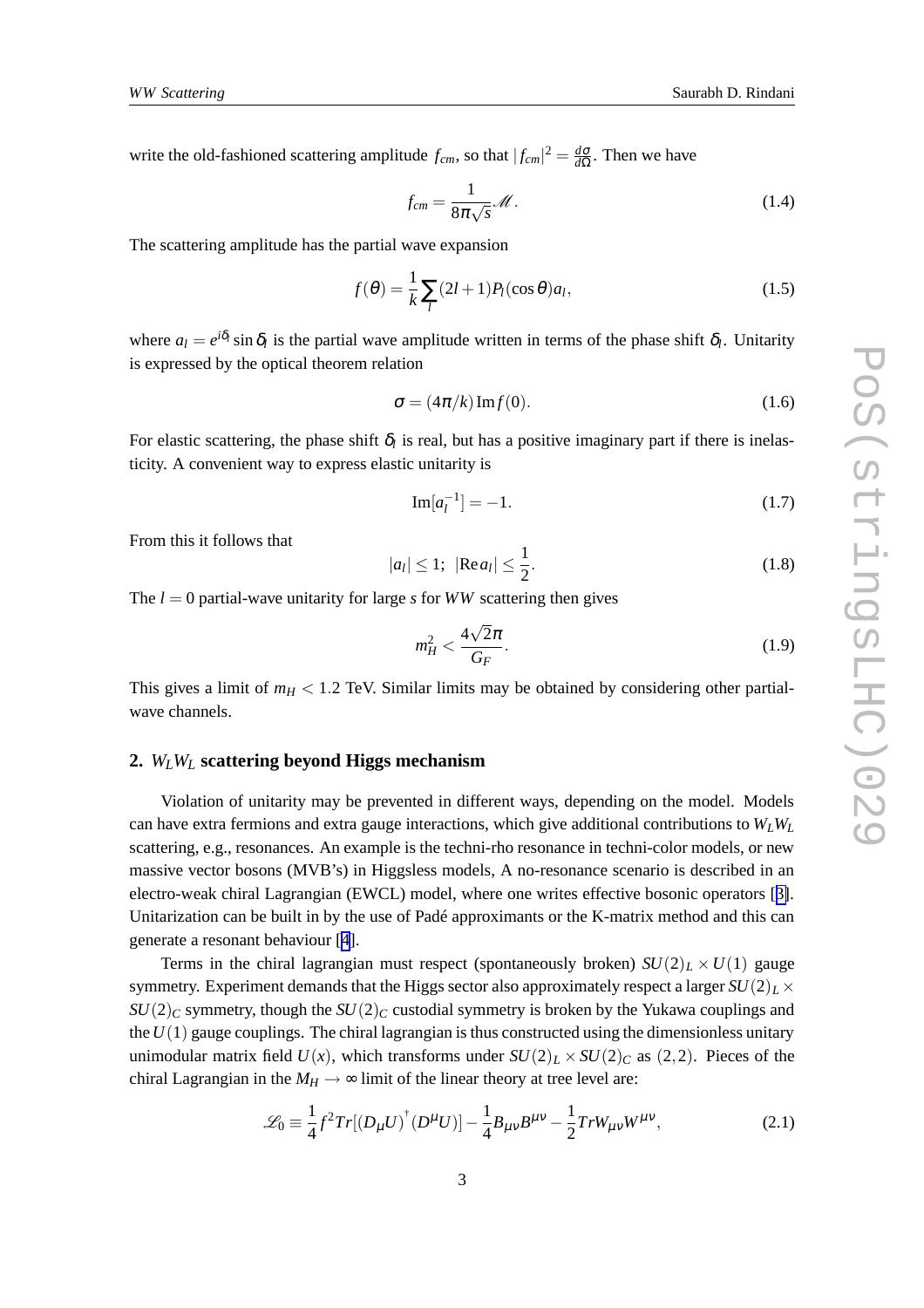An additional dimension-two operator allowed by the  $SU(2)_L \times U(1)$  symmetry:

$$
\mathcal{L}_1' \equiv \frac{1}{4} \beta_1 g^2 f^2 [Tr(TV_\mu)]^2. \tag{2.2}
$$

This term, which does not emerge from the  $M_H \rightarrow \infty$  limit of the renormalizable theory at tree level, violates the  $SU(2)_C$  custodial symmetry even in the absence of the gauge couplings. It is the low energy description of whatever custodial-symmetry breaking physics exists, and has been integrated out, at energies above roughly  $\Lambda_{\chi} \equiv 4\pi f \simeq 3$  TeV. At tree level,  $\mathscr{L}_1'$  contributes to the deviation of the  $\rho$  parameter from unity.

At the dimension-four level, there are a variety of new operators that can be written down. Making use of the equations of motion, and first restricting attention to CP-invariant operators, the list can be reduced to eleven independent terms [[3\]](#page-9-0).

In EWCL, one can build in unitarity at a given order by using a non-perturbative modification, which reduces to the original amplitude at the perturbative level [\[4\]](#page-9-0). One writes a low-energy expansion as  $a(s) = a^{\text{LET}}(s) + a^{(1)}(s)$ . At the lowest order Padé approximant gives

$$
a^{\text{Pade}}(s) = \frac{a^{\text{LET}}(s)}{1 - \frac{a^{(1)}(s)}{a^{\text{LET}}(s)}}.
$$
\n(2.3)

The *K* matrix method gives

$$
a^{K}(s) = \frac{a^{\text{LET}}(s) + \text{Re}a^{(1)}(s)}{1 - i(a^{\text{LET}}(s) + \text{Re}a^{(1)})}.
$$
\n(2.4)

Both satisfy unitarity by construction to the relevant order.

## **2.1 Higgless models**

A number of Higgsless models have been proposed recently [\[5,](#page-9-0) [6\]](#page-9-0). In these models, symmetry breaking is achieved by appropriate boundary conditions. The models differ in spatial dimensions, 5 in the original versions, 4 in the "deconstructed" versions. They also differ in embedding of SM fermions. New weakly coupled particles appear at TeV scale and postpone unitarity violation. A version of the model with modified fermion sector can raise the scale of unitarity violation by at least a factor of 10 without running into conflict with precision electroweak constraints.

In the absence of Higgs, new massive vector boson propagators contribute to *WW* scattering. The bad high energy behaviour of *WZ* scattering, for example, is cancelled by the contribution of the MVBs because of coupling constant sum rules:

$$
g_{WWZZ} = g_{WWZ}^2 + \sum_{i} (g_{WZV}^{(i)})^2, \tag{2.5}
$$

$$
2(g_{WWZZ} - g_{WWZ}^2)(M_W^2 + M_Z^2) + g_{WWZ}^2 \frac{M_Z^4}{M_W^2} = \sum_i (g_{WZV}^{(i)})^2 \left[ 3(M_i^{\pm})^2 - \frac{(M_Z^2 - M_W^2)^2}{(M_i^{\pm})^2} \right].
$$
 (2.6)

Unitarity is violated at a scale

$$
\Lambda \approx \frac{3\pi^4}{g^2} \frac{M_W^2}{M_1^{\pm}} \approx 5 - 10 \,\text{TeV}.\tag{2.7}
$$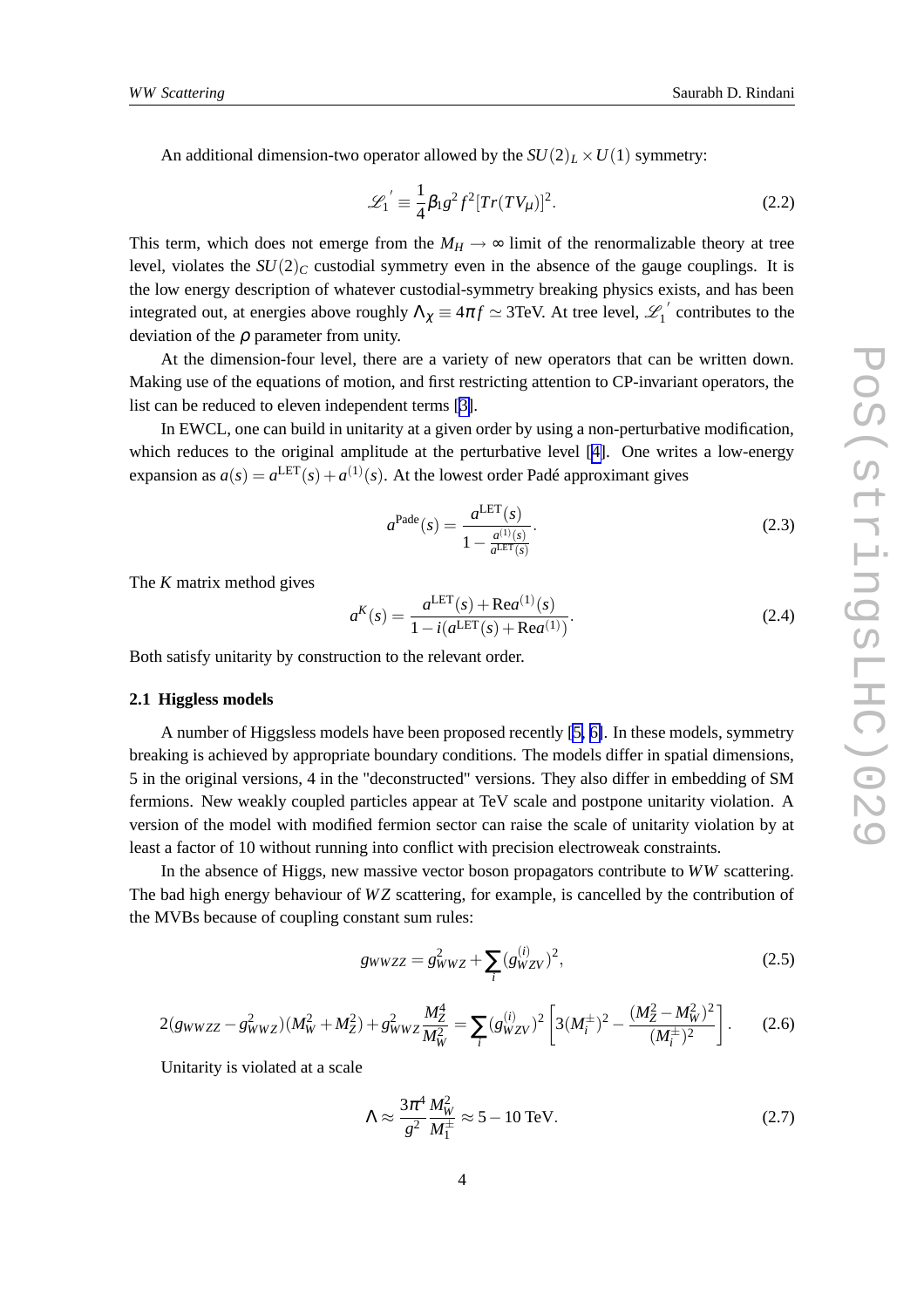

**Figure 1:** Signal and background cross-sections (in fb) and significance for  $M_V = 700$  GeV for the *pp* collider at the LHC with center-of-mass energy  $\sqrt{s} = 14$  TeV and a total integrated luminosity of 300 fb<sup>-1</sup>. The effect of various cuts on the cross-sections is shown. (From [[7\]](#page-9-0)

The first MVB should appear below 1 TeV, and thus accessible at LHC. In the approximation that the first state  $V_1$  saturates the sum rules, its partial width is given by

$$
\Gamma(V_1^{\pm} \to W^{\pm} Z) \approx \frac{\alpha (M_1^{\pm})^3}{144s_W^2 M_W^2}.
$$
\n(2.8)

For  $M_1^{\pm} = 700$  GeV, the width is about 15 GeV. In SM, there is no resonance in  $W^{\pm}Z$  scattering

The cross section for  $W^{\pm}Z$  scattering as a function of  $\sqrt{s}$  is shown in Fig. 1 (left panel) in Higgsless models and in two "unitarization models" which attempt to mimic the physics of technicolor type theories, viz., EWCL with Padé approximant or with *K*-matrix. Also shown in Fig. 1 (right panel) is the number of events expected in each case with appropriate cuts. It is seen that the Higgsless model can be distinguished with a luminosity of 300 fb<sup>-1</sup> at LHC.

The *WW* channel has been examined by Malhotra [[8](#page-9-0)]. The conclusion is that a resonance  $V_1^0$ could be reconstructed with an appropriate luminosity. For example for a resonance mass of 1 TeV a luminosity of 300 fb−1 would be needed at LHC [\[8\]](#page-9-0).

#### **3.** *WW* **scattering at LHC**

At a hadron collider like the LHC, *WW* scattering can occur with virtual *W*'s emitted by the quarks in the hadrons. A *W* pair in the final state can be produced either through *WW* scattering diagrams, or through *W* emission from the partons of the initial hadrons. Fig. [2](#page-5-0) shows these two types of contributions. Fig. [2](#page-5-0) (a) represents the genuine *WW* scattering diagrams, whereas Fig. [2](#page-5-0) (b) shows the "Bremsstrahlung" diagrams, which would be a background in the study of *WW* scattering.

## **3.1 Equivalent vector-boson approximation**

The equivalent photon approximation (Weizsäcker-Williams approximation) relates the cross section for a charged particle beam to interact with a target with a virtual photon exchange to the cross section for real photon beam to interact with the same target and produce the final state:

$$
\sigma = \int dx \sigma_{\gamma}(x) f_{q/\gamma}(x). \tag{3.1}
$$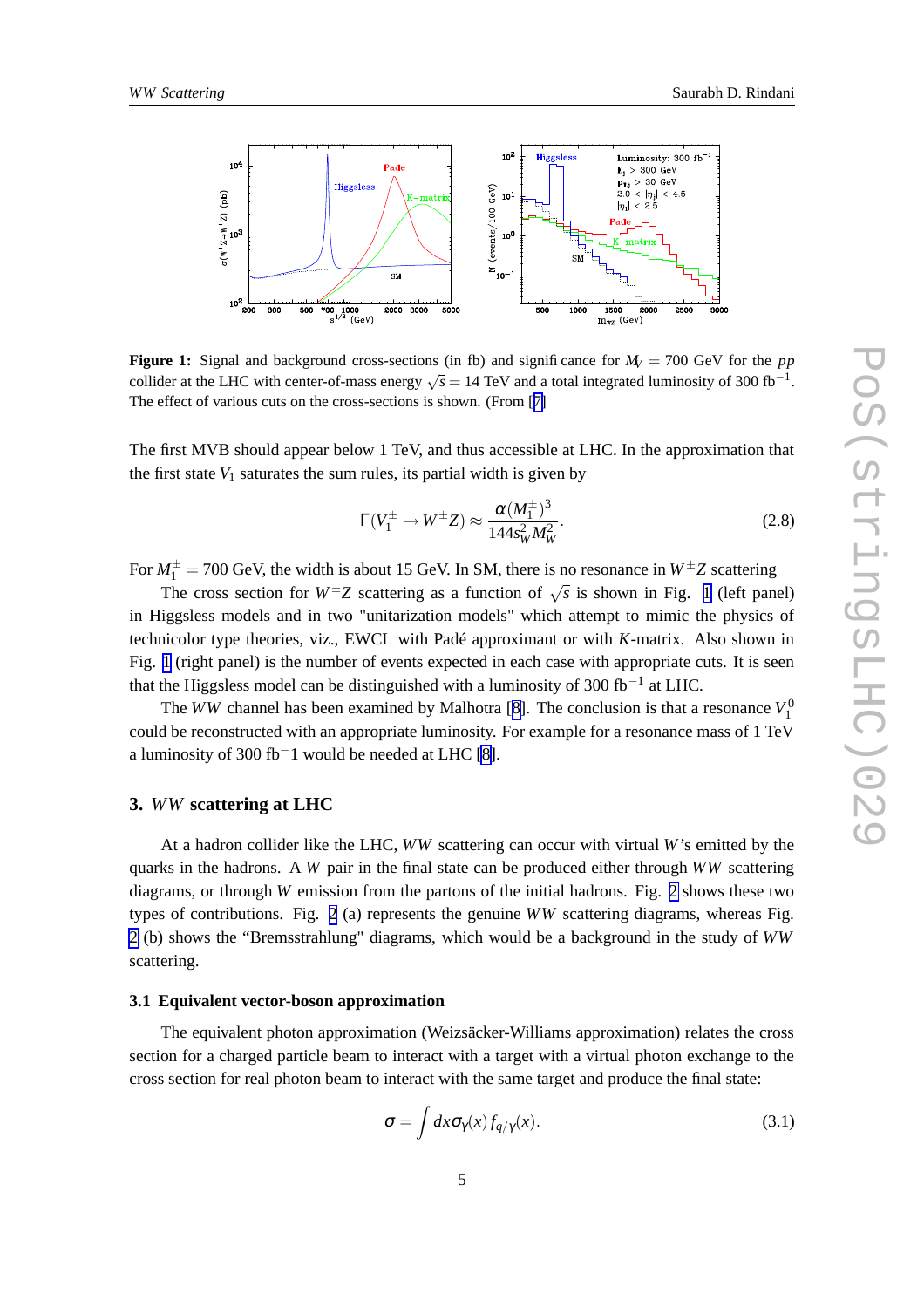<span id="page-5-0"></span>

**Figure 2:** Main diagram topologies for the process  $us \rightarrow cdW + W$ <sup>-</sup>. (From [[15\]](#page-9-0)).

Here, the photon distribution with momentum fraction  $x$  in a charged-particle beam of energy  $E$  is given by

$$
f_{e/\gamma}(x) = \frac{q^2 \alpha}{2\pi x} \ln\left(\frac{E}{m_e}\right) [x + (1 - x)^2].
$$
 (3.2)

This is generalized to what is known as an equivalent (or effective) vector-boson approximation (EVBA) for a process with weak bosons in place of photons [[9,](#page-9-0) [10\]](#page-9-0). The corresponding distributions of vector bosons *V* in a fermion *f* are given by

$$
f_{f/V_{\pm}}(x) = \frac{\alpha}{2\pi x} \ln\left(\frac{E}{m_V}\right) \left[ (v_f \mp a_f)^2 + (1 - x)^2 (v_f \pm a_f)^2 \right]
$$
  
\n
$$
f_{f/V_L}(x) = \frac{\alpha}{\pi x} (1 - x) \left[ v_f^2 + a_f^2 \right].
$$
\n(3.3)

Here the suffixes  $\pm$  on *V* denote the helicities  $\pm$ 1 of *V* and *V<sub>L</sub>* is the state with helicity 0.

The use of EVBA entails (a) restricting to vector boson scattering diagrams (b) neglecting diagrams of bremsstrahlung type (c) putting on-shell momenta of the vector bosons which take part in the scattering and (d) approximating the total cross section of the process  $f_1 f_2 \rightarrow f_3 f_4 V_3 V_4$ by the convolution of the vector boson luminosities  $\mathscr{L}_{pol.}^{V_1V_2}$  $P_{\text{ol}_1\text{Pol}_2}(x)$  with the on-shell cross section:

$$
\sigma(f_1 f_2 \to f_3 f_4 V_3 V_4) = \int dx \sum_{V_1, V_2} \sum_{pol_1 pol_2} \mathcal{L}_{pol_1 pol_2}^{V_1 V_2}(x)
$$
  
 
$$
\times \sigma_{pol}^{on}(V_1 V_2 \to V_3 V_4, x s_{qq})
$$
(3.4)

Here  $x = M(V_1V_2)^2/s_{qq}$ , while  $M(V_1V_2)$  is the vector boson pair invariant mass and  $s_{qq}$  is the square of the partonic c.m. energy. Note in the context of (c) above that the on-shell point  $q_{1,2}^2 = M_{V_{1,2}}^2$  is outside the physical region  $q_{1,2}^2 \le 0$ . Thus the extrapolation involved is more than that involved in the case of the equivalent photon approximation.

Even if only the longitudinal polarization, expected to be dominant, is kept, EVBA overestimates the true cross section. The transverse polarization contribution is found to be comparable to the longitudinal one [\[10\]](#page-9-0). Improved EVBA [[11\]](#page-9-0), going beyond the leading approximation, still overestimates the cross section [\[12\]](#page-9-0). Further improvements in EVBA have been attempted [[13\]](#page-9-0).

#### **3.2 Backgrounds**

Backgrounds are of two types: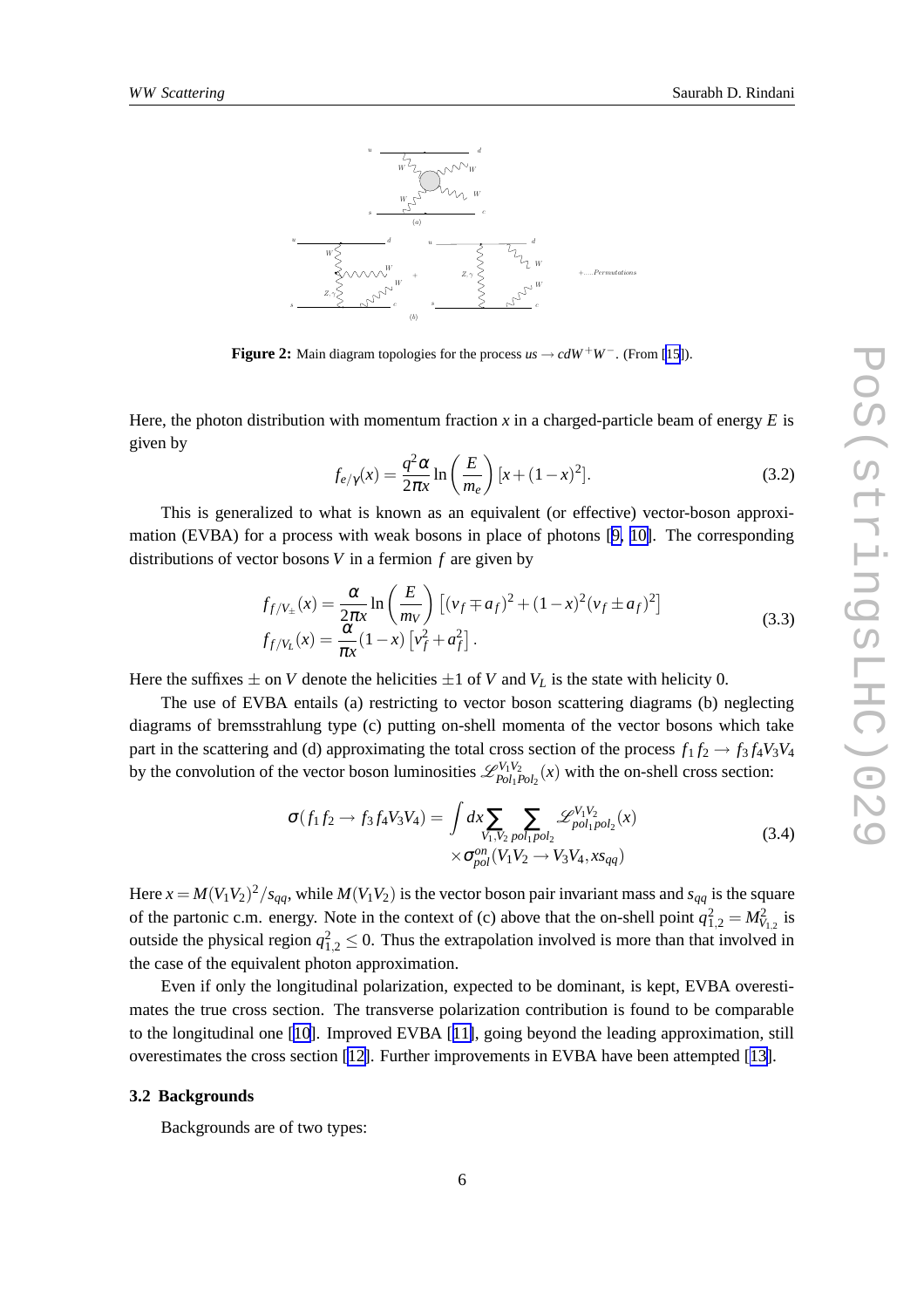1. Bremsstrahlung processes – these are processes where the vector bosons are radiated by quark or antiquark partons, and which do not contribute to *VV* scattering.

2. Processes which fake a *VV* final state.

It is important to understand the first inherent background, and device cuts which may enhance the signal. However, it may be possible to live with it – provided *VV* scattering signal is anyway enhanced because it is strong. In that case, one simply makes predictions for the combined process of  $PP \rightarrow VV + X$ . The second background is crucial to take care of, otherwise we do not know if we are seeing a *VV* pair in the final state or not.

Background processes are  $q\bar{q} \rightarrow W^{+}W^{-}X$ ,  $gg \rightarrow W^{+}W^{-}X$   $t\bar{t}$  + jet, with top decays giving *W*<sup>+</sup>*W*<sup>−</sup> pair. Electroweak-QCD process *W*<sup>+</sup> + jets can mimic the signal when the invariant mass of the two jets is around  $m_W$ . There is a potential background from QCD processes  $q\bar{q}$ ,  $gg \to t\bar{t}X$ ,  $Wt\bar{b}$ and  $t\bar{t}$  +jets), in which a *W* can come from the decay of *t* or  $\bar{t}$ . *W* boson pairs produced from the intrinsic electroweak process  $q\bar{q} \rightarrow q\bar{q}W^+W^-$  tend to be transversely polarized. Coupling to  $W^+$ of incoming quark is purely left-handed. Helicity conservation implies that outgoing quark follows the direction of incoming quark for longitudinal *W*, and it goes opposite to direction of incoming quark for transverse (left-handed) *W*. Hence outgoing quark jet is less forward in background than in signal event, and tagging of the forward jet can help.

In addition, emission in the central regon is favoured in the QCD background processes, whereas jet production in the central region is suppressed for *WW* scattering. Thus, a veto on additional jets in the central region would be a powerful discriminant between signal an background.

For a discussion of the *WW* scattering in the context of LHC detectors, see [[14\]](#page-9-0).

#### **3.3 Distinguishing the signal**

The feasibility of extracting *WW* scattering from experiment and comparison of EVBA with exact results was recently studied by Accomando and collaborators [[15\]](#page-9-0).

It is known that when *W*'s are allowed to be off mass shell, the amplitude grows faster with energy, as compared to when they are on shell [[16\]](#page-9-0). The problem of bad high-energy behaviour of *WW* scattering diagrams can be avoided by the use of the axial gauge [[17](#page-9-0)].

Accomando et al. [\[15\]](#page-9-0) have examined (a) the role of choice of gauge in *WW* fusion, in particular, the axial gauge, (b) the reliability of EVBA, (c) the determination of regions of phase space, in suitable gauge, which are dominated by the signal (i.e., the *WW* scattering diagrams). Their results show that *WW* scattering digrams do not constitute the dominant contribution in any gauge or phase space region. Thus, there is no substitute to the complete amplitude for studying *WW* fusion process at LHC.

The rest of the section contains a description of the results of [[15\]](#page-9-0).

Table [1](#page-7-0) shows the cross section in different gauges for the contribution of *us* partons to the full process  $pp \to W^+W^-X$ , to only the *WW* diagrams, and the ratio of these cross sections. The Higgs boson is assumed to be infinitely heavy. Table [2](#page-7-0) shows the same quantities for a Higgs mass of 200 GeV, with a cut on the *WW* invariant mass of 300 GeV. It is clear that in both these cases, the *WW* contribution is largely cancelled by the "Bremsstrahlung" type background contribution. Even in the axial gauge, in which the *WW* contribution is the least, it is still a factor of 2 larger than the actual cross section.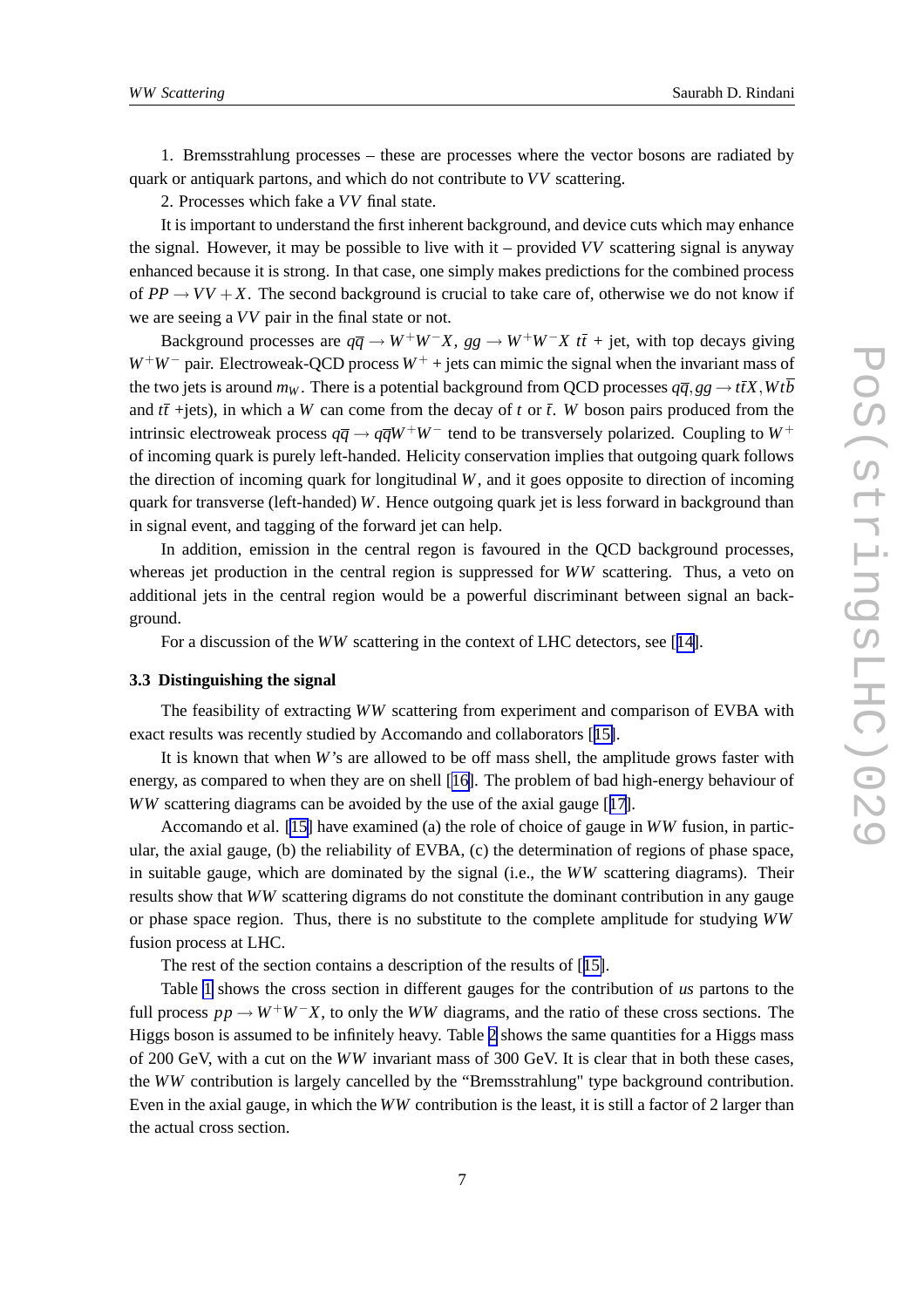<span id="page-7-0"></span>

|         | $\sigma(pb)$      |                   |              |
|---------|-------------------|-------------------|--------------|
| Gauge   | All diagrams      | WW diagrams       | ratio WW/all |
| Unitary | $1.86\ 10^{-2}$   | 6.67              | 358          |
| Feynman | $1.86 \, 10^{-2}$ | 0.245             | 13           |
| Axial   | $1.86\ 10^{-2}$   | $3.71 \, 10^{-2}$ |              |

**Table 1:** No Higgs contribution, using the CTEQ5 Pdf set with scale  $M_W$ . (From [[15\]](#page-9-0)).

|         | $\sigma(pb)$    |              |              |
|---------|-----------------|--------------|--------------|
| Gauge   | All diagrams    | WW diagrams  | ratio WW/all |
| Unitary | $8.50\ 10^{-3}$ | 6.5          | 765          |
| Feynman | $8.50\ 10^{-3}$ | 0.221        | 26           |
| Axial   | $8.50 10^{-3}$  | $2.010^{-2}$ | 2.3          |

**Table 2:**  $M_h = 200 \text{ GeV}$  Higgs and  $M(WW) > 300 \text{ GeV}$ . (From [\[15](#page-9-0)]).

The *WW* invariant-mass distributions are also obtained in [[15\]](#page-9-0). Again, the result including all diagrams does not give a true representation of the *WW* contribution alone.

Fig. 3 shows a comparison of the *WW* invariant mass distribution *M*(*WW*) for the process  $u_s \to d cW^+W^-$  in an improved EVBA with the exact complete result for the two cases of a very heavy Higgs and a Higgs of mass 250 GeV. EVBA exceeds the exact result except at the Higgs resonance.

Accomando et al. [\[15\]](#page-9-0) also investigate the total cross section in EVBA and exact computation and their ratio for different cuts on the *W* scattering angle. The angular cuts serve to decrease the discrepancy betweeen EVBA and exact computation.



**Figure 3:** *WW* invariant mass distribution  $M(WW)$  for the process  $us \rightarrow dcW^+W^-$  with EVBA (black solid curve) and with exact complete computation (red dashed curve) for no Higgs (left) and  $M_h$ =250 GeV (right). (From [\[15\]](#page-9-0)).

The *WW* invariant mass distribution in the process  $PP \rightarrow \mu s \rightarrow c dW^+W^-$  is shown in Fig. [3.3,](#page-8-0) imposing the cuts shown in Table [3.](#page-8-0) It is seen that for sufficiently large *WW* invariant mass it seems feasible to distinguish between light Higgs and heavy Higgs scenarios. It is reasonable to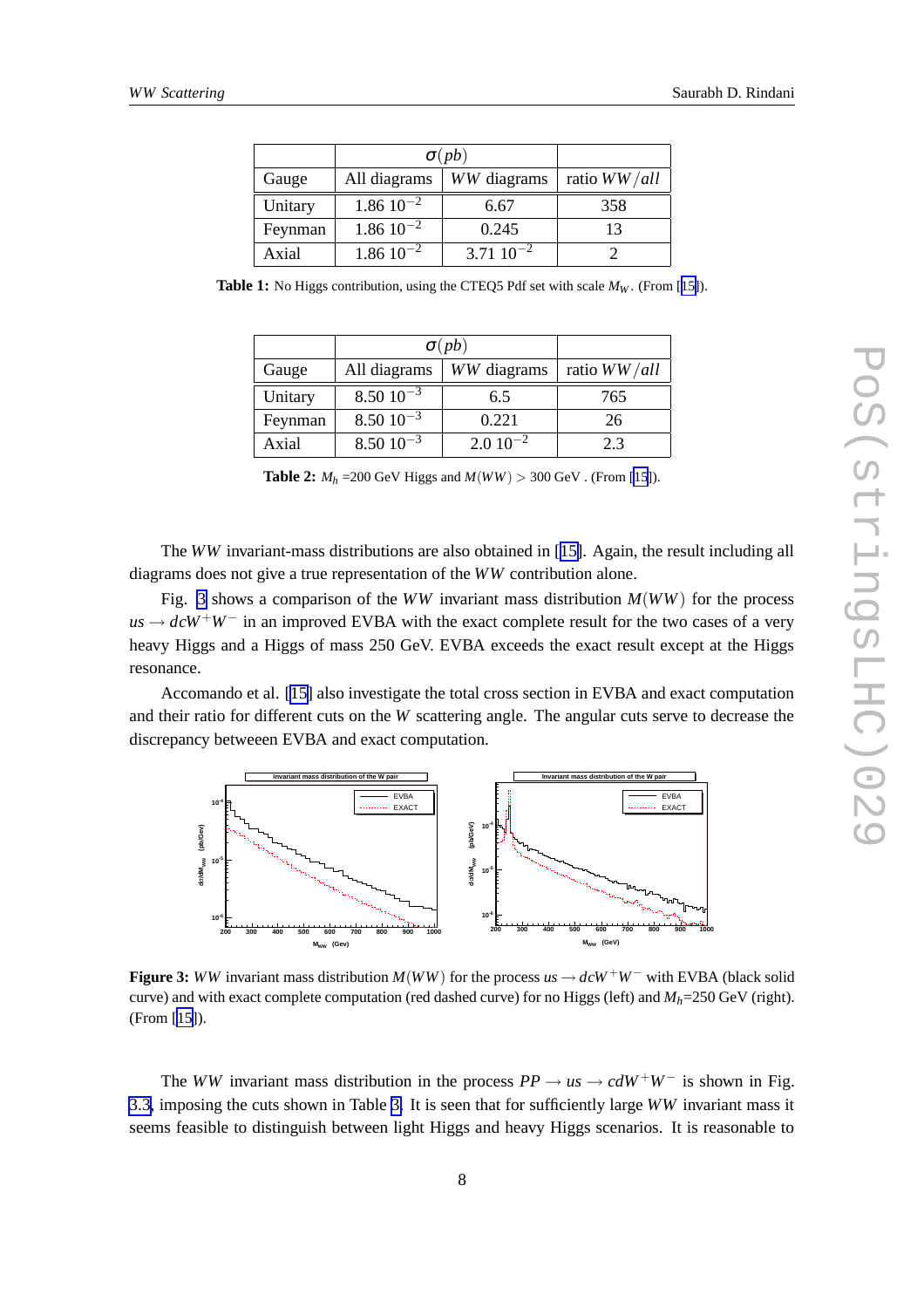<span id="page-8-0"></span>

**Figure 4:** The *WW* invariant mass distribution in  $PP \rightarrow us \rightarrow cdW^+W^-$  for no Higgs (solid curves) and for  $M_h$ =200 GeV (dashed curve). The two intermediate (red) curves are obtained imposing cuts shown below. The two lowest (blue) curves refer to the process  $PP \to us \to cd\mu^-\overline{v}_\mu e^+v_e$  with further acceptance cuts:  $E_l > 20$  GeV,  $p_{T_l} > 10$  GeV ,  $|\eta_l| <$ 3.

| $E$ (quarks) > 20 GeV               |  |  |
|-------------------------------------|--|--|
| $P_T$ (quarks,W) > 10 GeV           |  |  |
| $2 <  \eta{\text{ (quark)}}  < 6.5$ |  |  |
| $ \eta(W)  < 3$                     |  |  |

**Table 3:** The selection selection cuts applied in the above figure

anticipate that this is the kinematic region where it may be possible to test non-standard scenarios of symmetry breaking.

## **4. Summary**

In the absence of a light Higgs, *WW* interactions become strong at TeV scales. Study of *WW* scattering can give information of the electroweak symmetry breaking sector and discriminate between models. In general there are large cancellations between the scattering and bremsstrahlung diagrams. Hence extraction of *WW* scattering contribution from the process *PP* <sup>→</sup>*<sup>W</sup>* <sup>+</sup>*W*−*<sup>X</sup>* needs considerable effort. EVBA overestimates the magnitude in most kinematic distributions. Cuts to reduce background were discussed. It is possible to extract information on *WW* scattering from hadronic experiments by concentrating on the large-invariant mass region.

### **References**

[1] J. M. Cornwall, D. N. Levin and G. Tiktopoulos, *Derivation of gauge invariance from high-energy unitarity bounds on the S matrix*, *Phys. Rev. D* **10** (1974) 1145, *ibid* **11** (1975) 972 (E); C. E. Vayonakis, *Born helicity amplitudes and cross-sections in nonabelian gauge theories*, *Lett. Nuovo Cim.* **17** (1976) 383; B. W. Lee, C. Quigg and H. B. Thacker, *Weak interactions at very high-Energies: the role of the Higgs boson mass*, *Phys. Rev. D* **16** (1977) 1519; D. A. Dicus and V. S. Mathur, *Upper bounds on the values of masses in unified gauge theories*, *Phys. Rev. D* **7** (1973) 3111; M. S. Chanowitz and M. K. Gaillard, *The Tev physics of strongly interacting W's and Z's*, *Nucl. Phys. B* **261** (1985) 379; H. G. J. Veltman, *The equivalence theorem*, *Phys. Rev. D* **41** (1990) 2294.